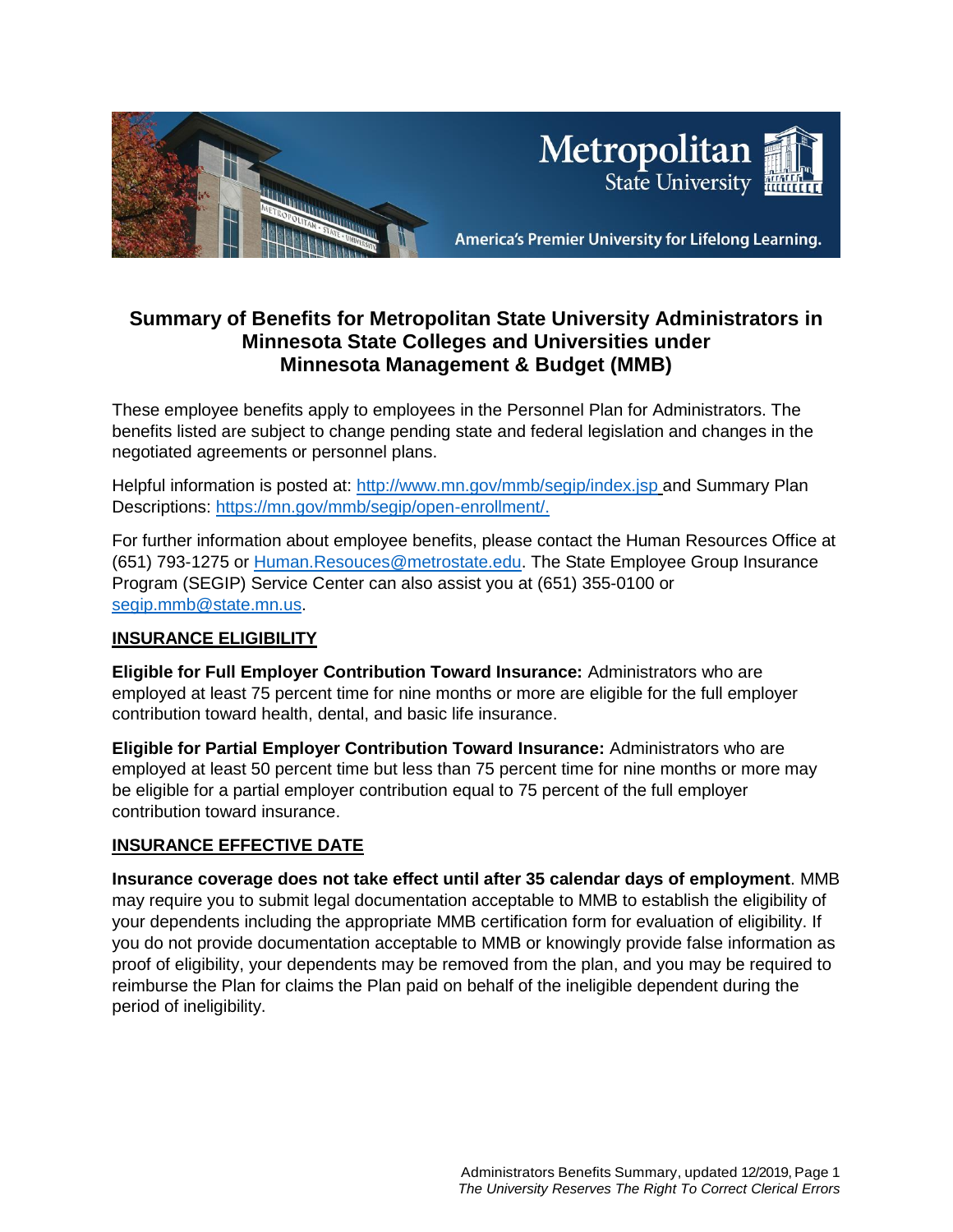## **INCOME PROTECTION PLAN**

The employer provides and pays for Income Protection Plan coverage for the employee. This coverage is one and one half times the employee's annual salary and disability insurance. Additional information on this benefit can be found here: <https://mn.gov/mmb/segip/benefits/income-protection/> or in the Personnel Plan for Administrator's: [http://www.minnstate.edu/system/working/docs/contracts/2017-](http://www.minnstate.edu/system/working/docs/contracts/2017-2019%20Administrators%20Plan_Final.pdf) [2019%20Administrators%20Plan\\_Final.pdf](http://www.minnstate.edu/system/working/docs/contracts/2017-2019%20Administrators%20Plan_Final.pdf)

## **HEALTH INSURANCE**

The Minnesota Advantage Health Plan offers comprehensive health coverage, four cost level options, and three insurance carriers: Blue Cross Blue Shield of Minnesota, HealthPartners, and PreferredOne. Benefit coverage is uniform across all carriers. Most care is coordinated through the member's primary care clinic. Members may self-refer to some specialists including obstetricians/gynecologists, chiropractors, and mental health/chemical dependency practitioners.

There are no out-of-pocket costs for preventive care such as immunizations, well-child care, and routine annual check-ups. Cost-sharing in the form of deductibles, copays, and/or coinsurances apply to other services. The total cost will be dependent upon the cost level of the member's clinic. See the attached health plan benefits schedule for a summary of the coverage and out-ofpocket costs.

A high-deductible version of the plan is also offered to employees covered by the Commissioner's Plan. The high- deductible plan (HCDHP) includes a Health Savings Account (HSA) with an employer contribution and voluntary employee contributions. Additional information is available from MMB at: <https://mn.gov/mmb/segip/benefits/medical/>

The following are the 2019 monthly premiums for employees who are eligible for the **full**  employer contribution toward insurance:

|                                  | Single Coverage |          | <b>Family Coverage</b> |           |
|----------------------------------|-----------------|----------|------------------------|-----------|
| <b>HEALTH PLAN</b>               | <b>Employee</b> | Employer | <b>Employee</b>        | Employer  |
|                                  | <b>Pays</b>     | Pays     | <b>Pays</b>            | Pays      |
| Advantage Blue Cross Blue Shield | \$35.04         | \$665.68 | \$239.02               | \$1821.58 |
| Advantage HealthPartners         | \$35.04         | \$665.68 | \$239.02               | \$1821.58 |
| Advantage PreferredOne           | \$35.04         | \$665.68 | \$239.02               | \$1821.58 |

## **DENTAL INSURANCE**

The dental plans offer comprehensive coverage that includes both preventive and corrective services. Preventive care such as periodic examinations, cleanings, and x-rays are covered 100%. An annual deductible and a coinsurance apply to corrective services such as fillings, restorative crowns, root canals, oral surgery, orthodontics, etc. See the attached dental plan summary.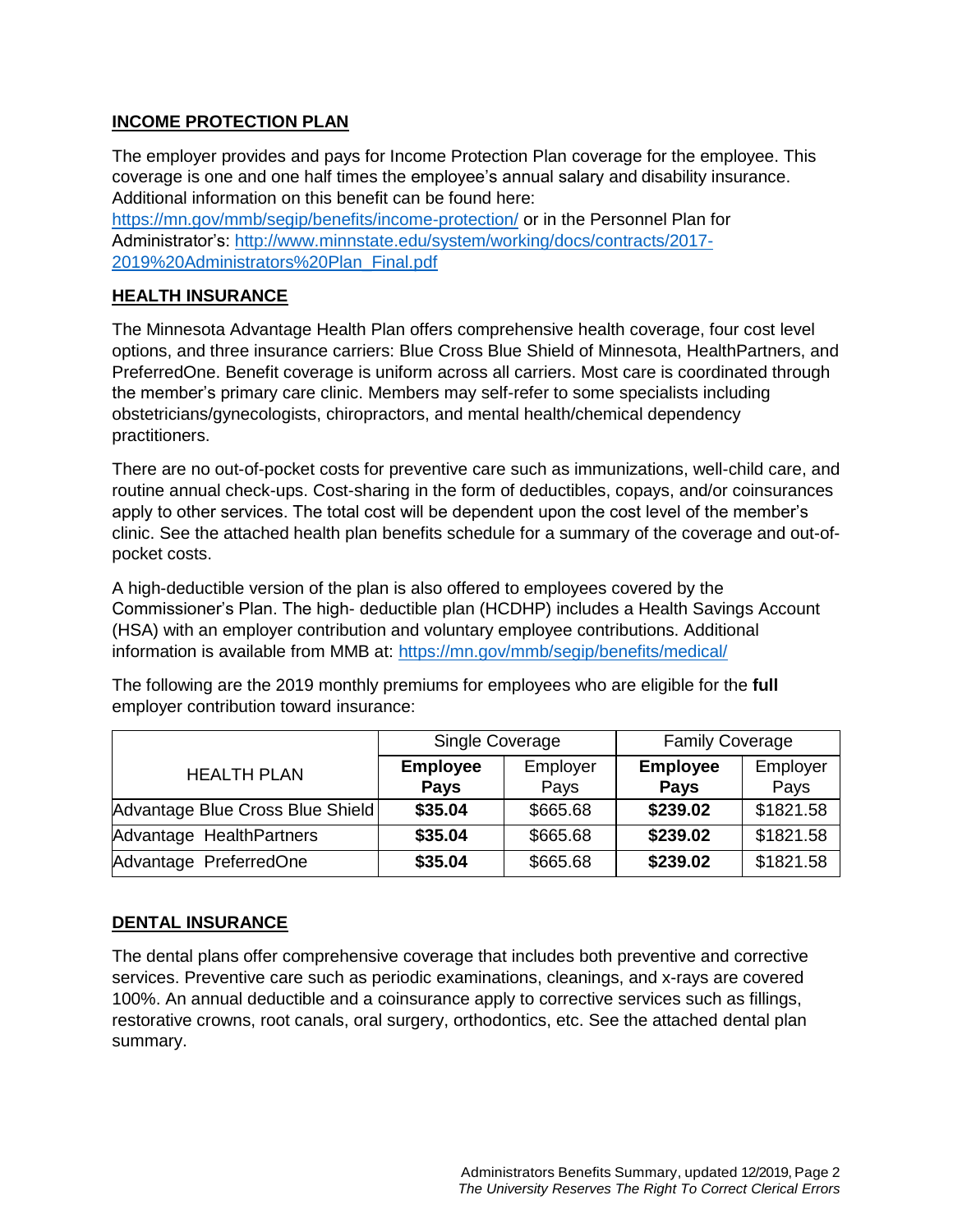|                                           | Single Coverage                |                  | <b>Family Coverage</b>         |                  |
|-------------------------------------------|--------------------------------|------------------|--------------------------------|------------------|
| <b>DENTAL PLAN</b>                        | <b>Employee</b><br><b>Pays</b> | Employer<br>Pays | <b>Employee</b><br><b>Pays</b> | Employer<br>Pays |
| State Dental Plan                         | \$13.50                        | \$27.24          | \$53.40                        | \$67.14          |
| HealthPartners State of MN Dental<br>Plan | \$13.50                        | \$27.24          | \$53.40                        | \$67.14          |

The following are the 2019 monthly premiums for employees who are eligible for the **full**  employer contribution toward insurance:

## **RETIREMENT SAVINGS PLANS**

Administrators who are new to the state system participate in the Individual Retirement Account Plan (IRAP). Administrators who have previous employment in the state system may be eligible to elect the Minnesota State Retirement System (MSRS) Unclassified Plan. Employee and employer contributions are a percentage of gross salary. Full-time administrators also participate in the Supplemental Retirement Plan (SRP) after two years of employment.

Two voluntary retirement savings programs are also offered: Tax Sheltered Annuity (TSA)/403(b) Plan and the Minnesota State Deferred Compensation/457 Plan. Employees may be eligible for employer matching contributions and/or the option to convert unused vacation or compensatory time to Deferred Compensation per the applicable collective bargaining agreement or personnel plan. More information can be found at: <http://www.minnstate.edu/system/hr/employees/retirement/index.html>

#### **OPTIONAL INSURANCE**

Employees may purchase optional insurance and participate in pre-tax flexible spending accounts through the State Employee Group Insurance Program (SEGIP). These pre-tax account options include: Medical/Dental Expense Account (MDEA), Dependent Care Expense Account (DCEA), and Transit Expense Account (PKEA and BVEA).

Optional insurance plans include: Additional employee, spouse, and child life insurance; employee and spouse accidental death and dismemberment insurance. New employees may enroll without evidence of insurability.

## **PAID LEAVES OF ABSENCE**

Leaves of absence for full-time administrators include paid holidays, paid sick leave, and paid vacation for new administrators, prorated from the date of hire. Additionally, one time per fiscal year Administrators may request to transfer up to five days of unused vacation to either the Tax-Sheltered Annuity or Deferred Compensation Plan.

## **LIFE MATTERS - EMPLOYEE ASSISTANCE PROGRAM (EAP)**

Employees who are experiencing personal or professional problems that interfere with their work can receive confidential and free information, assessment and referral assistance from EAP professionals. For more information, visit: [http://mn.gov/mmb/segip/health](http://mn.gov/mmb/segip/health-solutions/employees/eap/)[solutions/employees/eap/.](http://mn.gov/mmb/segip/health-solutions/employees/eap/)